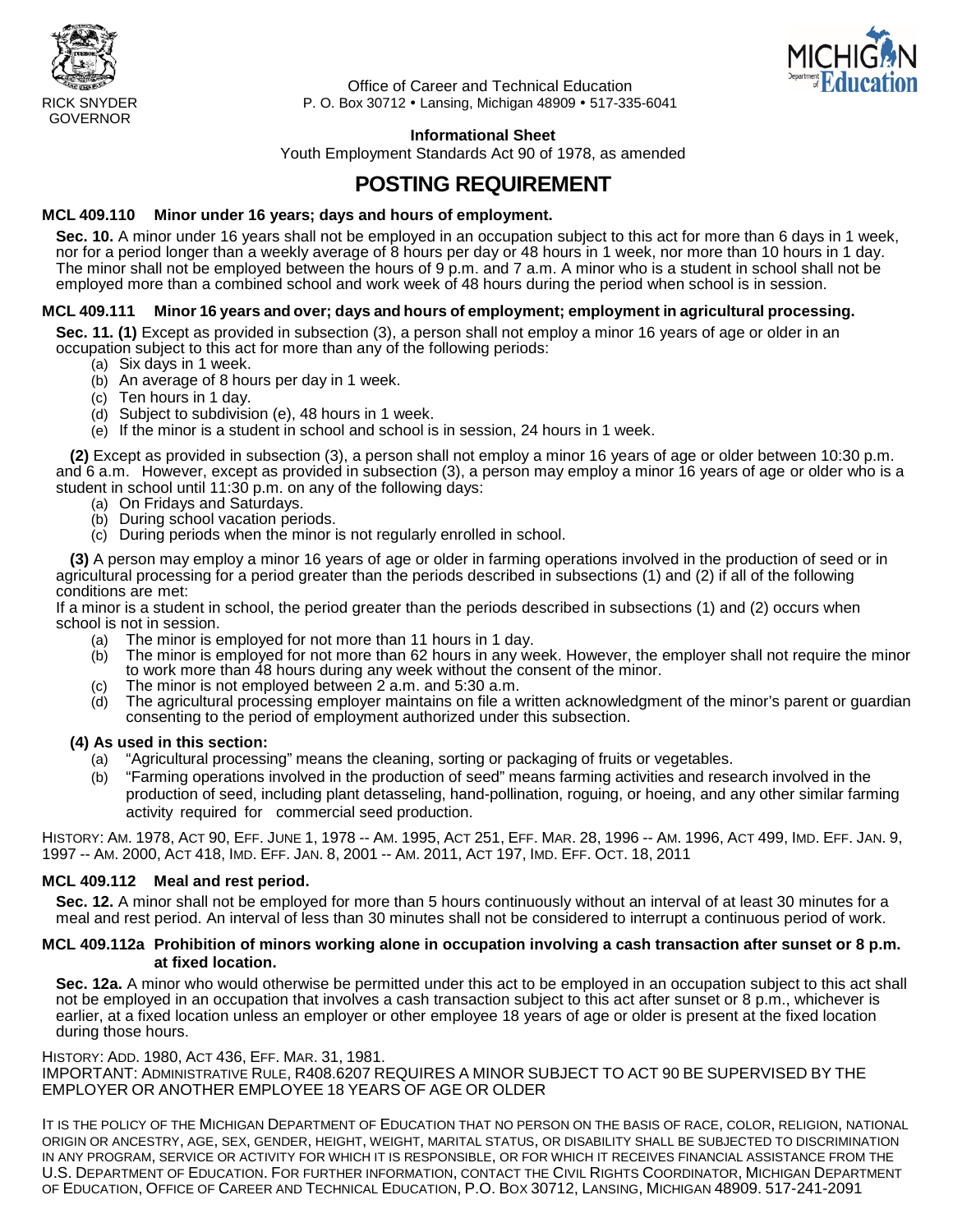



Office of Career and Technical Education RICK SNYDER **P. O. Box 30712 · Lansing, Michigan 48909 · 517-335-6041** 

#### **Youth Employment Standards Act, 1978 Public Act 90 Work Activities Prohibited or Restricted by Law or Administrative Rule**

| <b>Work Activity</b>                                                                                                                                      | Age 14/15  | Age 16/17  | <b>MCL or Rule Cite</b>        |
|-----------------------------------------------------------------------------------------------------------------------------------------------------------|------------|------------|--------------------------------|
| 1. Alcoholic Beverages:                                                                                                                                   |            |            |                                |
| Employed in Establishments Where Alcohol Sales are 50% or                                                                                                 |            |            |                                |
| More of Total Sales                                                                                                                                       | Prohibited | Prohibited | MCL 409.115                    |
| Employed Where Alcohol is Consumed in Establishments                                                                                                      |            |            |                                |
| Where Alcohol Sales are Less than 50% of Total Sales                                                                                                      | Prohibited | Permitted  | MCL 409.115                    |
| Minors Cannot Sell, Serve, or Furnish Alcoholic Beverages;                                                                                                |            |            | <b>Liquor Control</b>          |
| Liquor Control Commission Regulations, 1-866-893-2121                                                                                                     | Prohibited | Prohibited | Commission                     |
| Clay Construction Products / Silica Refractory Products<br>2.                                                                                             | Prohibited | Prohibited | R 408.6209(1)                  |
| <b>Child Commercial Abusive Activities</b><br>3.                                                                                                          | Prohibited | Prohibited | MCL 409.114a                   |
| 4.<br><b>Confined Spaces</b>                                                                                                                              | Prohibited | Permitted  | R 408.6208(8)                  |
| <b>Construction Operations:</b><br>5.                                                                                                                     |            |            |                                |
| Involving Additions, Improvements, Excavation,<br>Highway, Bridge, or Street Construction, Roofing, Wrecking,<br>Demolition, and Ship Breaking Operations | Prohibited | Prohibited | R 408.6208(2)                  |
| Involving Cleanup (Not in Above Operations)                                                                                                               | Prohibited | Permitted  | R 408.6208 (1)                 |
| Non-Hazardous Construction Work for Charitable Housing<br>Organization                                                                                    | Exempt     | Exempt     | MCL 409.119                    |
| <b>Explosives</b><br>6.                                                                                                                                   | Prohibited | Prohibited | R 408.6208(3)                  |
| <b>Extinguishment of Fires</b><br>$\overline{7}$ .                                                                                                        | Prohibited | Restricted | R 408.6209(11)                 |
| Hazardous Substances (see R 408.6204(a) for definition)<br>8.                                                                                             | Prohibited | Prohibited | R 408.6208(5)                  |
| <b>Hoisting Apparatus:</b><br>9.                                                                                                                          |            |            |                                |
| Operation of                                                                                                                                              | Prohibited | Prohibited | $\overline{R}$ 408.6208(11)(a) |
| Riding on                                                                                                                                                 | Prohibited | Prohibited | R 408.6208(11)(b)              |
| Assisting in the Operation of                                                                                                                             | Prohibited | Prohibited | $\overline{R}$ 408.6208(11)(c) |
| <b>Working Under</b>                                                                                                                                      | Prohibited | Permitted  | R 408.6208(12)                 |
| 10 .Ladders and Scaffolding                                                                                                                               | Prohibited | Permitted  | R 408.6209(10)                 |
| 11. Logging and Sawmills                                                                                                                                  | Prohibited | Prohibited | R 408.6209(5)                  |
| 12. Mines and Quarries                                                                                                                                    | Prohibited | Prohibited | R 408.6209(6)                  |
| 13. Motor Vehicles                                                                                                                                        | Prohibited | Prohibited | R 408.6208(13)                 |
| <b>Outside Helpers</b>                                                                                                                                    | Prohibited | Prohibited | R 408.6208(14)                 |
| 14. Ore Reduction, Casting Metals                                                                                                                         | Prohibited | Permitted  | R 408.6209(7)                  |
| 15. Power Driven:                                                                                                                                         |            |            |                                |
| <b>Bakery Machines</b>                                                                                                                                    | Prohibited | Prohibited | R 408.6208(9)(c)               |
| <b>Meat Processing Machines</b>                                                                                                                           | Prohibited | Prohibited | R 408.6208(9)(f)               |
| <b>Paper Product Machines</b>                                                                                                                             | Prohibited | Prohibited | R 408.6208(9)(d)               |
| <b>Metal Forming Machines</b>                                                                                                                             | Prohibited | Prohibited | R 408.6208(9)(b)               |
| Saws                                                                                                                                                      | Prohibited | Prohibited | R 408.6208(9)(e)               |
| Woodworking Machines                                                                                                                                      | Prohibited | Prohibited | R 408.6208(9)(a)               |
| Tractors (Non-Agricultural)                                                                                                                               | Prohibited | Restricted | R 408.6208(10)(b)              |
| Lawn Mowers and Cutters                                                                                                                                   | Prohibited | Permitted  | R 408.6209(8)                  |
| Earth Moving Equipment and Trenchers                                                                                                                      | Prohibited | Prohibited | $\overline{R}$ 408.6208(10)(a) |
| 16. Radioactive Substances including Self-Luminous Compounds                                                                                              | Prohibited | Prohibited | R 408.6208(6)                  |
| 17. Respiratory Equipment                                                                                                                                 | Prohibited | Prohibited | R 408.6208(7)                  |
| 18. Slaughtering, Meat Packing, and Rendering                                                                                                             | Prohibited | Prohibited | R 408.6209(9)                  |
| 19. Tanning (Animal Hides)                                                                                                                                | Prohibited | Prohibited | R 408.6209(4)                  |
| 20. Welding                                                                                                                                               | Prohibited | Permitted  | $\overline{R}$ 408.6209(2)     |
| Heat Treating, Brazing, and Soldering                                                                                                                     | Prohibited | Permitted  | R 408.6209(3)                  |

This document contains general information only and does not carry the effect of law. Act 90 contains other limitations on employment of minors and all requirements must be met. Please contact the Office of Career and Technical Education for additional information at 517-335-6041 or visit their [website at http://www.michigan.gov/mde/0,4615,7-140-](http://www.michigan.gov/mde/0,4615,7-140-6530_2629_59590---,00.html) [6530\\_2629\\_59590---,00.html](http://www.michigan.gov/mde/0,4615,7-140-6530_2629_59590---,00.html)

IT IS THE POLICY OF THE MICHIGAN DEPARTMENT OF EDUCATION THAT NO PERSON ON THE BASIS OF RACE, COLOR, RELIGION, NATIONAL ORIGIN OR ANCESTRY, AGE, SEX, GENDER, HEIGHT, WEIGHT, MARITAL STATUS, OR DISABILITY SHALL BE SUBJECTED TO DISCRIMINATION IN ANY PROGRAM, SERVICE OR ACTIVITY FOR WHICH IT IS RESPONSIBLE, OR FOR WHICH IT RECEIVES FINANCIAL ASSISTANCE FROM THE U.S. DEPARTMENT OF EDUCATION. FOR FURTHER INFORMATION, CONTACT THE CIVIL RIGHTS COORDINATOR, MICHIGAN DEPARTMENT OF EDUCATION, OFFICE OF CAREER AND TECHNICAL EDUCATION, P.O. BOX 30712, LANSING, MICHIGAN 48909. 517-241-2091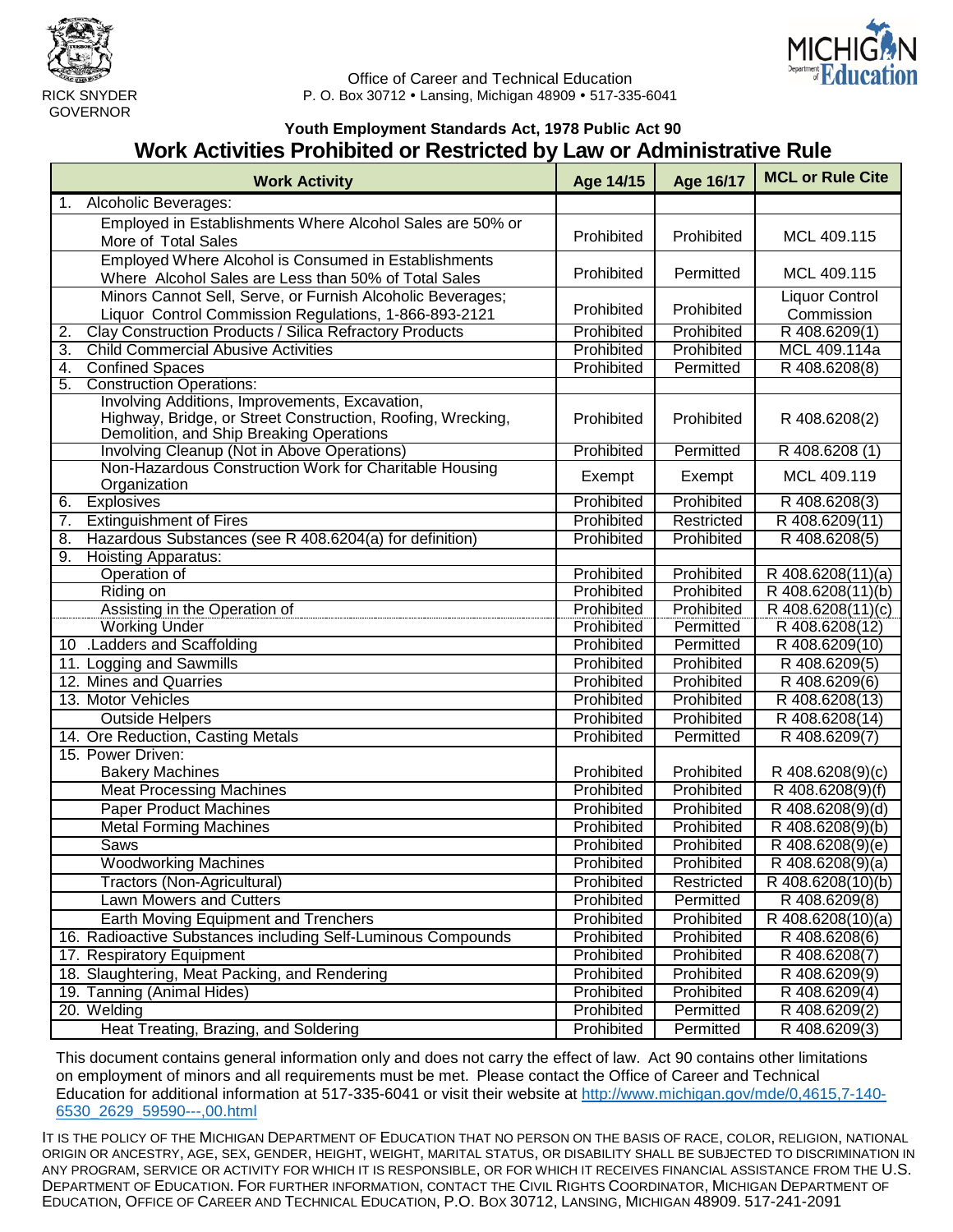



Office of Career and Technical Education RICK SNYDER **P. O. Box 30712 · Lansing, Michigan 48909 · 517-335-6041** 

#### **Youth Employment Standards Act, 1978 Public Act 90**

## **Work Activities Prohibited or Restricted by Department Review under MCL 409.103**

*"A minor shall not be employed in, about, or in connection with an occupation that is hazardous or injurious to the minor's health or personal well-being or that is contrary to standards established under this act. . ."*

This document contains general information and does not carry the effect of the Law

|    | <b>Work Activity</b>                                                                                                                                                             | Age 14/15                | Age 16/17  |
|----|----------------------------------------------------------------------------------------------------------------------------------------------------------------------------------|--------------------------|------------|
| 1. | Amusement Park/Recreational Establishment - No Assembly, Disassembly,<br>or Operation of Rides; Age 16/17 may tend, i.e., Take Tickets, Board and<br><b>Disembark Passengers</b> | Prohibited               | Restricted |
| 2. | <b>Bloodborne Pathogens Exposure</b>                                                                                                                                             | Prohibited               | Prohibited |
| 3. | Boats and Other Watercraft                                                                                                                                                       | Prohibited               | Prohibited |
| 4. | Conveyors (Belt), Work On or Near                                                                                                                                                | Prohibited               | Restricted |
| 5. | Firearms (Loaded), Any Gauge or Caliber including Air Powered                                                                                                                    | Prohibited               | Prohibited |
| 6. | Garbage Cart - Easy Tipper                                                                                                                                                       | Prohibited               | Prohibited |
| 7. | Gator Type Utility Vehicles (Not on a Public Road)                                                                                                                               | Prohibited               | Permitted  |
| 8. | <b>Go-Cart Spotters</b>                                                                                                                                                          | Prohibited               | Permitted  |
| 9. | Golf Carts (Not on a Public Road)                                                                                                                                                | Prohibited               | Permitted  |
|    | 10. Hot Grease or Oil (Exceeding 100 degrees Fahrenheit)                                                                                                                         | Prohibited               | Prohibited |
|    | 11. Kansmacker, Un-jamming, Servicing, or Repairing                                                                                                                              | Prohibited               | Prohibited |
|    | 12. Knives: Chef, Boning, Butcher, Meat Cleaver, Filet, Skinning, and Machete                                                                                                    | Prohibited               | Prohibited |
|    | 13. Laminators, Used to Form a Multiple-Ply Product                                                                                                                              | Prohibited               | Prohibited |
|    | 14. Lawn Care Equipment (Power-Driven) - Mowers, Edgers, Weed Eaters,<br>Hedger Clippers, Tillers, Wheelbarrows, Thatchers, and Aerators                                         | Prohibited               | Permitted  |
|    | 15. Life Guard (Certified)                                                                                                                                                       |                          |            |
|    | Swimming Pools and Water Amusement Parks                                                                                                                                         | Permitted<br>$(15$ only) | Permitted  |
|    | Natural Bodies of Waters, Such as Lakes and Rivers                                                                                                                               | Prohibited               | Permitted  |
|    | 16. Pharmacies and Prescription Drug Delivery                                                                                                                                    | Prohibited               | Prohibited |
|    | 17. Power Drills (Over 3/8" Chuck)                                                                                                                                               | Prohibited               | Prohibited |
|    | 18. Propane (LP) Gas, Dispensing                                                                                                                                                 | Prohibited               | Prohibited |
|    | 19. Sewing Machines Used in a Manufacturing Process                                                                                                                              | Prohibited               | Permitted  |
|    | 20. Snow Blower                                                                                                                                                                  | Prohibited               | Permitted  |
|    | 21. Tire Changer                                                                                                                                                                 | Prohibited               | Prohibited |
|    | 22. Youth Peddling, Door-to-Door and Street Sales for Profit Making<br><b>Companies including Mobile Sales Crews</b>                                                             | Prohibited               | Permitted  |

IT IS THE POLICY OF THE MICHIGAN DEPARTMENT OF EDUCATION THAT NO PERSON ON THE BASIS OF RACE, COLOR, RELIGION, NATIONAL ORIGIN OR ANCESTRY, AGE, SEX, GENDER, HEIGHT, WEIGHT, MARITAL STATUS, OR DISABILITY SHALL BE SUBJECTED TO DISCRIMINATION IN ANY PROGRAM, SERVICE OR ACTIVITY FOR WHICH IT IS RESPONSIBLE, OR FOR WHICH IT RECEIVES FINANCIAL ASSISTANCE FROM THE U.S. DEPARTMENT OF EDUCATION. FOR FURTHER INFORMATION, CONTACT THE CIVIL RIGHTS COORDINATOR, MICHIGAN DEPARTMENT OF EDUCATION, OFFICE OF CAREER AND TECHNICAL EDUCATION, P.O. BOX 30712, LANSING, MICHIGAN 48909. 517-241-2091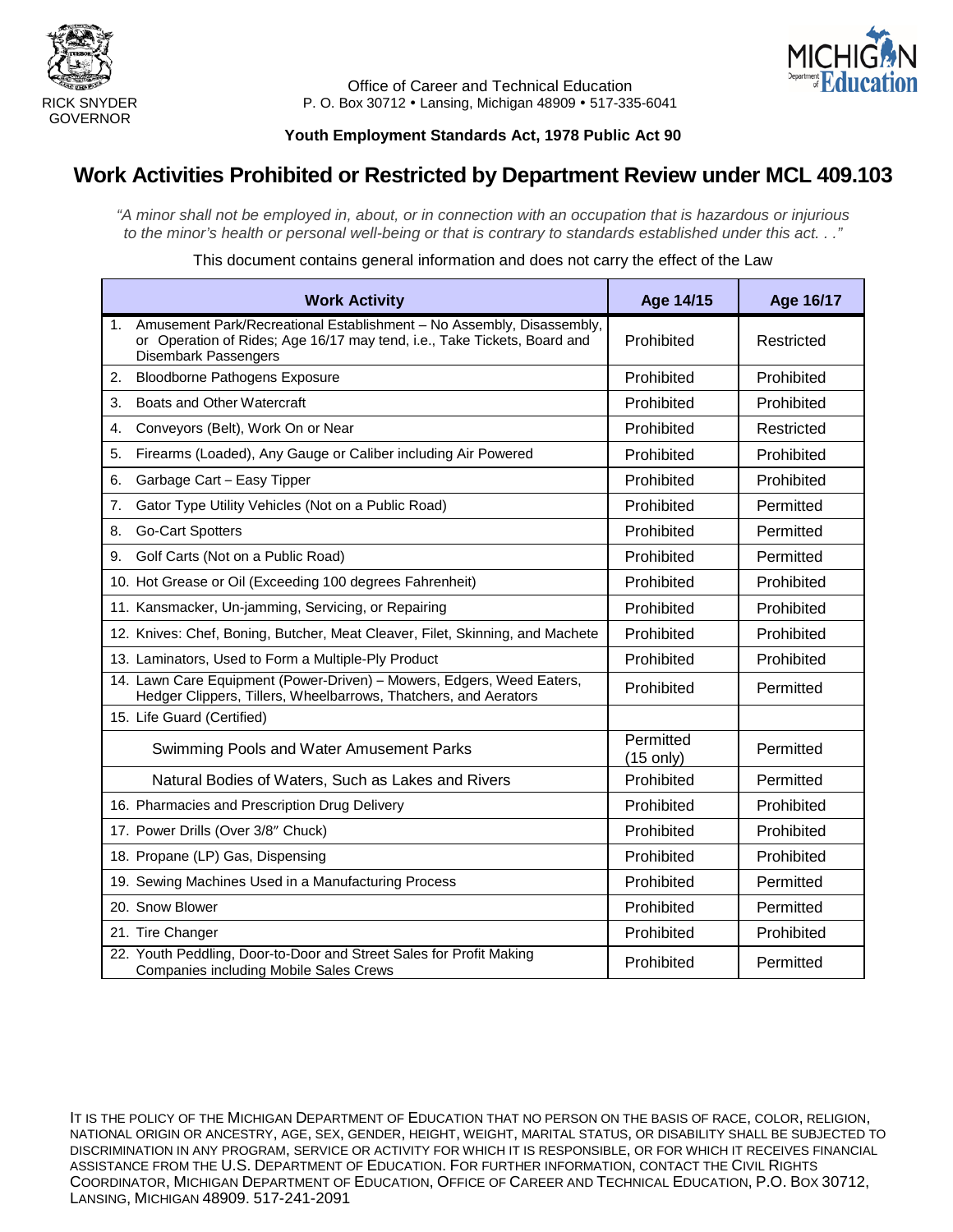



Office of Career and Technical Education RICK SNYDER P. O. Box 30712 Lansing, Michigan 48909 517-335-6041

#### **Informational Sheet**

Youth Employment Standards Act 90 of 1978, as amended

## **TEENAGER'S EMPLOYMENT IN MICHIGAN**

(Refer to Youth Employment Standards Act, Public Act 90 of 1978)

### **14 Min***i***mum Age of Employment**

#### **Work Permit**

- Must be current, age and color appropriate on file at fixed location/work site place of employment **prior to** beginning work
- **Section I** completed by minor and parent/guardian (in its entirety); and,
- *Section II* completed by employer or representative proposing to employ minor (in its entirety); and
- *Section III* completed by school issuing officer only upon application **in person** by minor desiring employment and after having examined, approved and copy work permit placing in minor's permanent school file

#### **Work Permit Exemptions**

#### Work permit *do not* apply if:

- 16/17 year old has successfully passed G.E.D. test **and** provided proof of successful completion *prior to* employment
- 16/17 year old has completed high school graduation requirements *and* provided proof of diploma *prior to* employment
- > 16/17 year old emancipated has provided proof to employer *prior to* employment (i.e., marriage certificate, etc.)<br>► Signed and dated written agreement/contract entered into between employer and governing body of the
- Signed and dated written agreement/contract entered into between employer and governing body of the school district, etc.
- Employment in a business owned (sole, partner or stockholder) *and* operated by minor's parent/guardian if parent/guardian devotes substantially all of his/her working hours to the operation of the business

#### **Adult Supervision**

#### Minors under the age of 18 *may not* work

- $\triangleright$  Unless the employer or employee of the employer 18 years or older provides supervision;
- $\triangleright$  In an occupation that involves a cash transaction after sunset or 8 pm, whichever is earlier, at a fixed location unless employer or employee of the employer 18 years or older is present at the fixed location during those hours

#### **Hours**

# *Minors required by law to attend school, may only perform work outside school hours (i.e., after 3:00 pm)*

Minors under the age of 18 *may not* work

- $\triangleright$  More than 6 days in one (1) week;
- More than an average of 8 hours per day in one (1) week;
- $\triangleright$  More than 5 hours continuously without 30 minutes or more documented and uninterrupted meal/rest period;

#### Minors 16/17 years

- May be employed no earlier than 6:00 am and no later than10:30 pm (Sunday-Thursday);
- > May be employed no earlier than 6:00 am and no later than 11:30 pm (Friday-Saturday) and (During Summer, Winter, Christmas school vacation at least 7 calendar days Sunday – Saturday)
- May work no more than 24 hours per week when school is in session (whether home/cyber/virtual/on-line school, etc.)
- > May work no more than 48 hours per week when school is not in session (Spring, Summer, Winter/Christmas vacation at least 7 calendar days Sunday – Saturday)

#### Minors 14/15 years

- $\triangleright$  May be employed no earlier than 7:00 am and no later than 7:00 pm (September Labor day June 1st)
- May be employed no earlier than 7:00 am and no later than 9:00 pm (June 1st September Labor day)
- $\triangleright$  May be employed no more than 18 hours a week during a school week<br> $\triangleright$  May be employed no more than 3 hours a day, outside school hours, or
- May be employed no more than 3 hours a day, outside school hours, on school day (Monday Friday)

#### **Alcohol**

#### *Minors under the age of 18 cannot sell, serve or furnish alcoholic beverages Minors under the age of 16 may not be employed in establishments where alcoholic beverages are sold or consumed for consumption on the premises*

*Minors shall not be employed in, about, or in connection with an occupation that is hazardous or injurious to the minor's health or well-being including but not limited to*

*(Youth Peddling, Door-to-Door sales, and Street sales for profit making companies) (Use of Chef, Boning, Butcher, Meat Cleaver, Filet, Skinning, or Machete knives) (Hot Grease or Oil when the temperature exceeds 100 degrees Fahrenheit)*